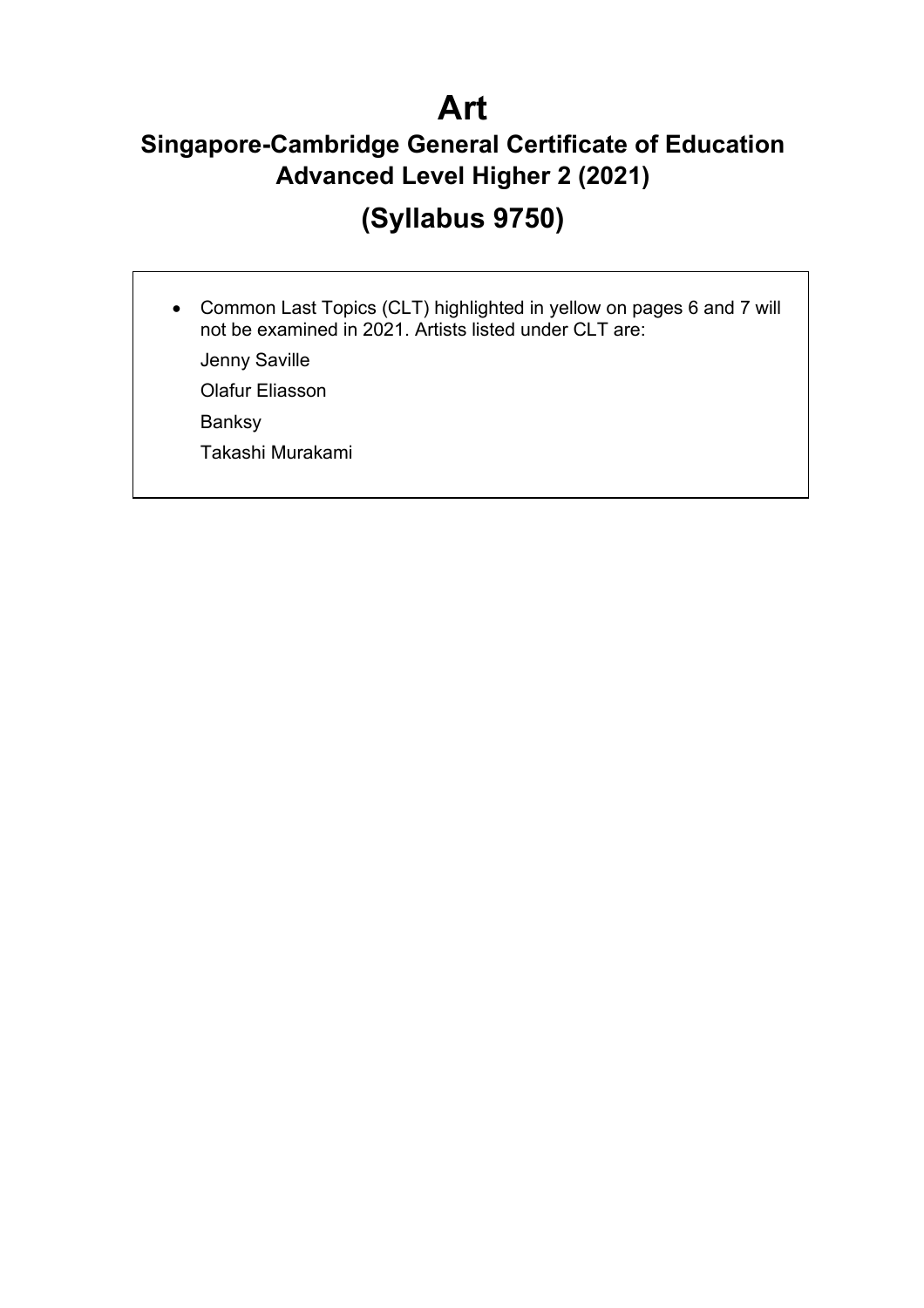# **Art**

### **Singapore-Cambridge General Certificate of Education Advanced Level Higher 2 (2021)**

# **(Syllabus 9750)**

## **CONTENTS**

|                                           | Page           |
|-------------------------------------------|----------------|
| <b>INTRODUCTION</b>                       | 2              |
| <b>AIMS</b>                               | $\overline{2}$ |
| <b>FRAMEWORK</b>                          | 3              |
| <b>LEARNING OUTCOMES</b>                  | 3              |
| <b>SYLLABUS CONTENT</b>                   | 4              |
| <b>EXAMINATION REQUIREMENTS</b>           | 8              |
| <b>WEIGHTING AND ASSESSMENT OF PAPERS</b> | 8              |
| <b>DESCRIPTION OF PAPERS</b>              | 9              |
|                                           |                |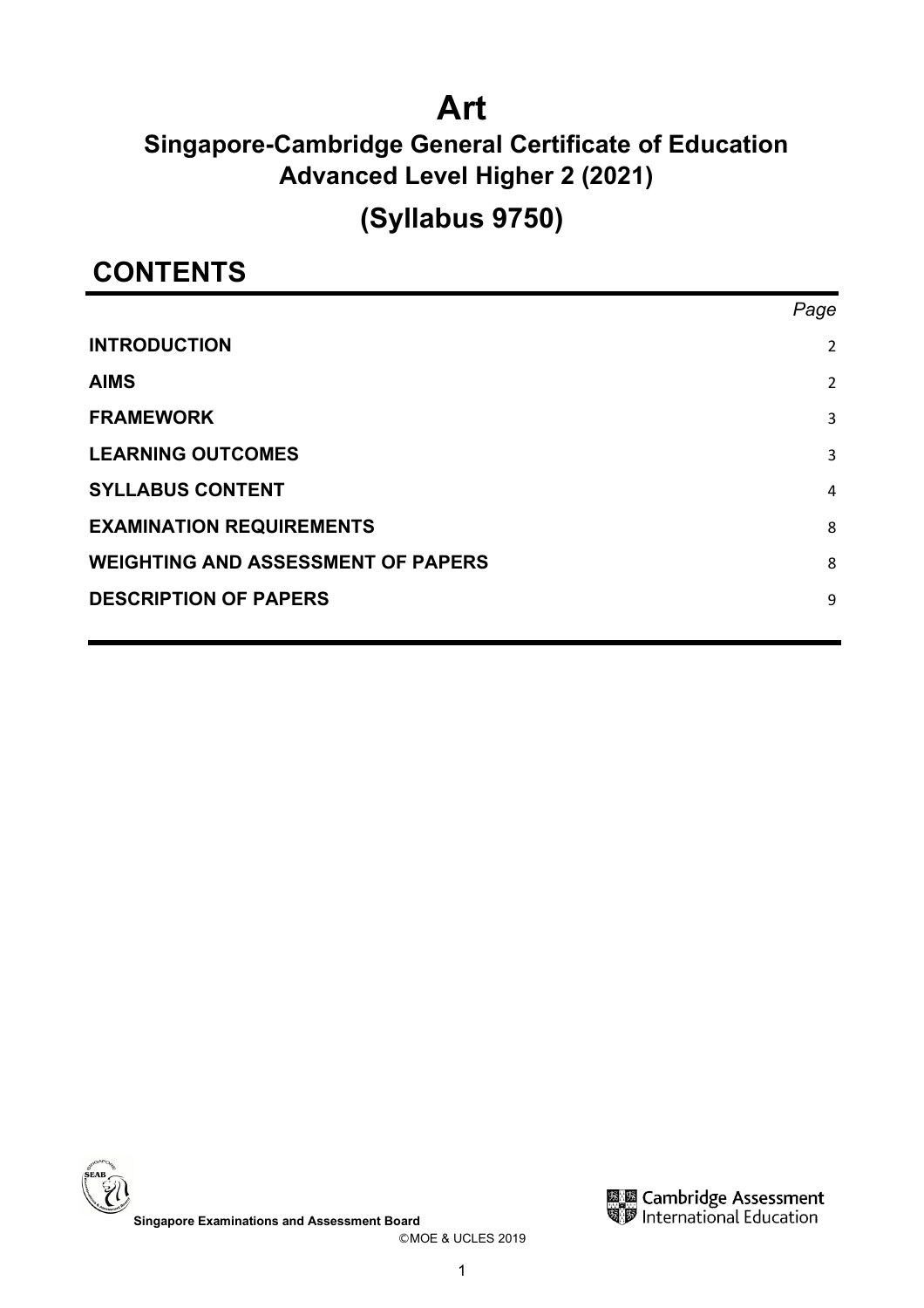### <span id="page-2-0"></span>**INTRODUCTION**

The Higher 2 (H2) Level Art syllabus is designed to provide students with an in-depth study in the visual arts. The breadth and depth of the syllabus cater for a wide range of interests and abilities. The process of art making involving the use of a variety of media and technologies, as well as its role in the development of critical thinking, continue to be maintained. These aptitudes are essential in the face of the challenges of the knowledge-based and innovation-driven economy.

In addition to the practical experiences, students at this level, being capable of higher-level thinking, will investigate artistic conventions and concepts through the Study of Visual Arts component. Visual literacy skills, such as perceiving and responding to visual images, and analysis of visual information, are further enhanced and developed in this syllabus.

This document presents the aims, the framework, the learning outcomes, the content and the examination requirements of the H2 Level Art syllabus.

### <span id="page-2-1"></span>**AIMS**

The aims of the syllabus are to:

- cultivate deeper understanding and appreciation of visual arts within social and cultural contexts
- encourage experimentation and innovation through exploration and creative use of materials and processes
- increase proficiency in the use of art and design principles to communicate ideas and concepts
- develop critical and analytical skills through research, exploration and creation of artworks
- foster self-confidence and a sense of achievement through the practice of visual arts
- lay the foundation for life long interest in the visual arts.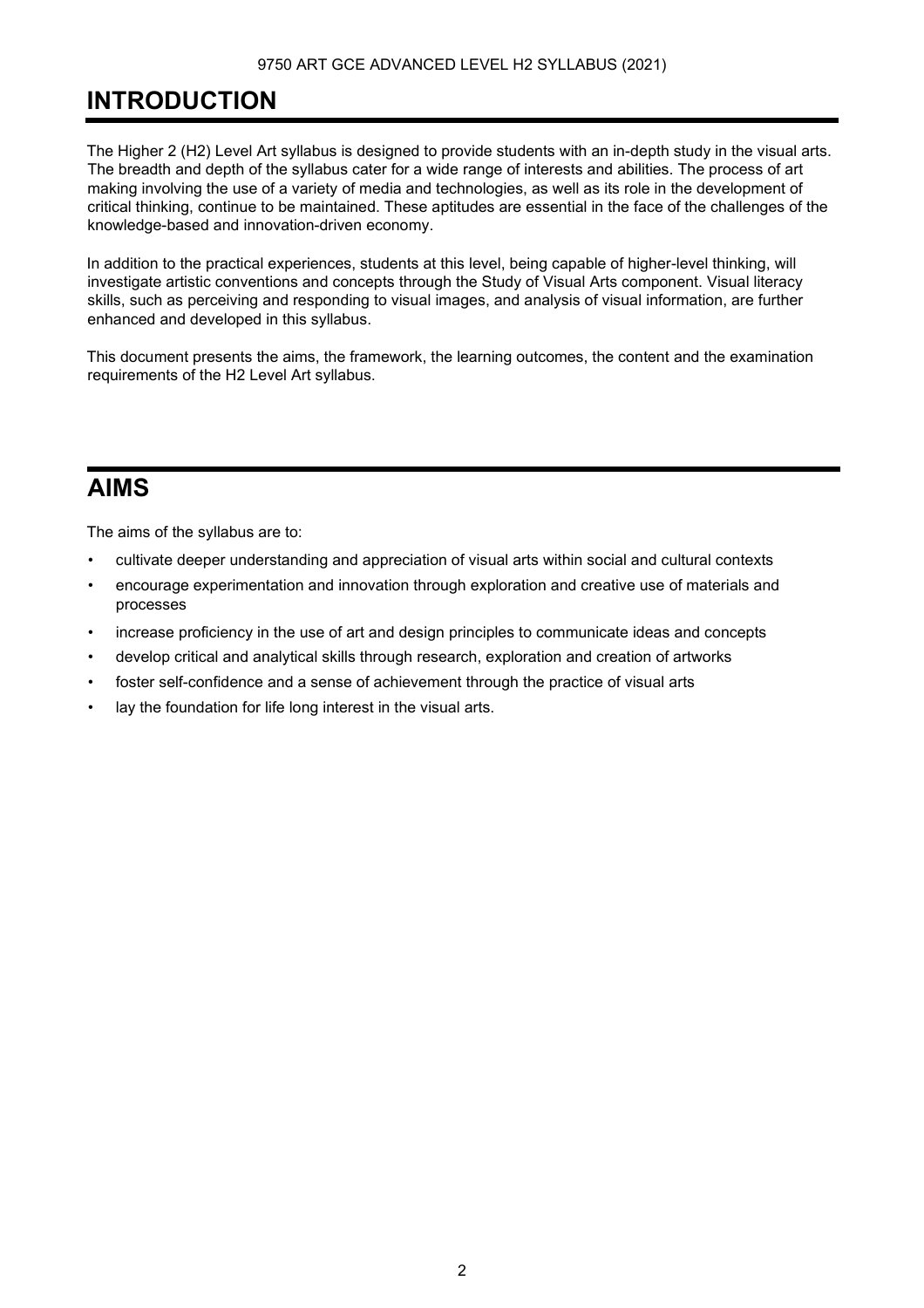### <span id="page-3-0"></span>**FRAMEWORK**

The framework for the H2 Level Art syllabus is structured under three behavioural domains of **Perceiving, Communicating** and **Appreciating**. These behavioural domains take into consideration the cognitive, psychomotor and affective dimensions that students are involved in when they are engaged in the visual arts. The three domains are interconnected and operate dynamically.

Under the domain of **Perceiving**, students respond to and interpret visual images and objects sensitively and informatively. They learn to discriminate and make connections between different visual qualities and phenomena. Through observing and analysing visual stimuli in nature, the man-made environment as well as works of art, students develop visual awareness and sensitivities that encourage imagination and the generation of ideas.

Under the domain of **Communicating**, students express their thoughts, experiences and feelings in visual, tactile, oral or literary forms. This involves drawing on ideas, organising information, solving problems and expressing intent and purpose. Through research, exploration and the creation of artworks, students develop practical as well as process skills to communicate creatively and effectively.

Under the domain of **Appreciating**, students value the visual arts as a powerful means of expression. Students learn to evaluate and appreciate artworks made by themselves and other artists. They are able to see the connection of the visual arts to their lives and better appreciate its significance in the wider context of culture and society. Students develop aesthetic and cultural awareness from which personal and cultural identities could be examined and built upon. Through this, students will continue their interest and participation in the visual arts beyond school.

### <span id="page-3-1"></span>**LEARNING OUTCOMES**

The learning outcomes for the H2 Level Art syllabus are organised under the domains of **PERCEIVING, COMMUNICATING** and **APPRECIATING**.

By the end of pre-university education, students will be able to:

| <b>PERCEIVING</b>                                                                                                                                                                                               | <b>COMMUNICATING</b>                                                                                                                                                                                                                                                                                                                                                                        | <b>APPRECIATING</b>                                                                                                                                                                                                         |
|-----------------------------------------------------------------------------------------------------------------------------------------------------------------------------------------------------------------|---------------------------------------------------------------------------------------------------------------------------------------------------------------------------------------------------------------------------------------------------------------------------------------------------------------------------------------------------------------------------------------------|-----------------------------------------------------------------------------------------------------------------------------------------------------------------------------------------------------------------------------|
| record investigation in a<br>comprehensive manner<br>showing inquiry through<br>critical thinking and reflection<br>research, analyse and define<br>issues/problems in light of<br>social and cultural contexts | conceptualise and translate ideas<br>$\bullet$<br>in a distinctly personal and<br>interpretative manner<br>explore the expressive/<br>$\bullet$<br>representational potential of art<br>and design principles and apply<br>them effectively in the creation of<br>artworks                                                                                                                  | enjoy experiences of art<br>making and value the unique<br>opportunities for imaginative<br>and innovative ideas in visual<br>arts<br>achieve a sense of confidence<br>through the practice of visual<br>arts               |
| make inferences and draw<br>relationships between<br>issues/problems encountered<br>by artists and their own<br>culture and experiences                                                                         | explore creative use of materials<br>and technical processes to<br>generate innovative ideas and<br>solutions to problems<br>acquire an advanced level of<br>technical competency in<br>$\bullet$<br>manipulating art media towards<br>the expression of an idea<br>communicate with precise<br>working vocabulary the<br>$\bullet$<br>processes of art making and<br>responses to artworks | critically appraise artists/<br>artworks and ideas/concepts<br>value local artworks as part of<br>a country's history and cultural<br>heritage<br>develop an inquiring attitude<br>and life long interest in visual<br>arts |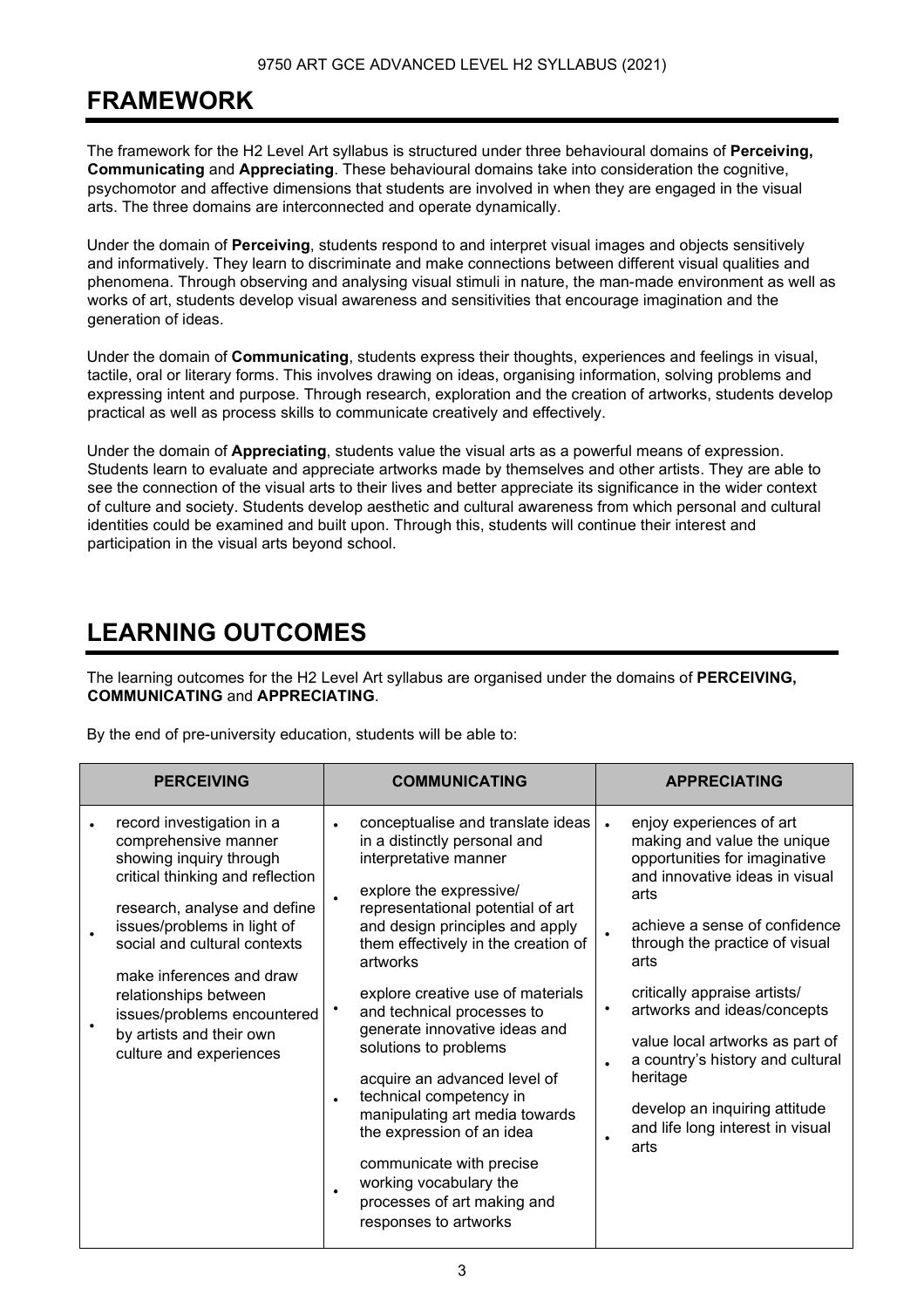### <span id="page-4-0"></span>**SYLLABUS CONTENT**

The H2 Level Art syllabus emphasises the development of visual literacy as well as critical and creative thinking by encouraging personal responses to art making and art appreciation. The development of abilities to create, respond to and interpret artworks is well integrated into the contents of *Studio Practice* and the *Study of Visual Arts*. These two components build on the competencies achieved at Ordinary Level Art and are central to a holistic art education.

### **Studio Practice**

Studio Practice engages students in the creation of artworks. Students hone their observation skills, learn to discriminate visual qualities and give form to their ideas and experiences when they are engaged in art making. The Studio Practice provides opportunities for students to acquire a working understanding of various art elements and principles. It also develops competency in manipulating various art media for selfexpression. Students would be given opportunities to explore a wide range of media and experiment with different techniques in their studio practice. Some of these media could include: painting, sculpture, photography, stained glass, ceramics, installation, multi-media and animation.

Students will acquire skills such as research, experimentation and exploration, idea development, personal reflection and evaluation in the process of creating artworks. Preparatory studies are an integral and important part of the Studio Practice. Through the preparatory studies, students learn to think through issues and problems and develop their abilities to translate ideas into artworks.

### **Study of Visual Arts**

The Studio Practice is enhanced and reinforced by critical learning experiences in the Study of Visual Arts. The awareness and critical appraisal of artists/artworks and the context in which artworks are made allow students to experience and engage with the visual arts in greater breadth. The Study of Visual Arts emphasises the development of critical thinking skills such as description, analysis, interpretation and evaluation<sup>[1](#page-4-1)</sup>. It provides students with the opportunities to respond to and discover insights from artists/ artworks. These learning experiences inculcate in students greater appreciation for the visual arts and its role in society.

The content for the Study of Visual Arts is organised along two broad themes: *Visual Arts and Representations* and *Visual Arts and Society*. The theme of *Visual Arts and Representations* provides a broad framework for the investigation of form and content and touches on ideas and concepts underpinning visual representation. The theme of *Visual Arts and Society* draws on the diverse realms of human experience to examine Art as a system for the communication of social values, beliefs and opinions.

The topics and the list of artists/artworks under the themes are:

| Visual Arts and Representations |                                  |           | <b>Visual Arts and Society</b> |
|---------------------------------|----------------------------------|-----------|--------------------------------|
| $\bullet$                       | <b>Realistic Representations</b> | ٠         | <b>About People</b>            |
| $\bullet$                       | <b>Abstract Representations</b>  | $\bullet$ | <b>About Society</b>           |
| $\bullet$                       | New Media Representations        | ٠         | <b>About Culture</b>           |

The topics are interconnected as artists draw ideas and address issues from different topics. Where relevant, artists are repeated across different topics to reflect the interconnectedness.

<span id="page-4-1"></span><sup>1</sup> Feldman, Edmund Burke, *"Practical Art Criticism"*, p.23–44, Prentice Hall, 1994.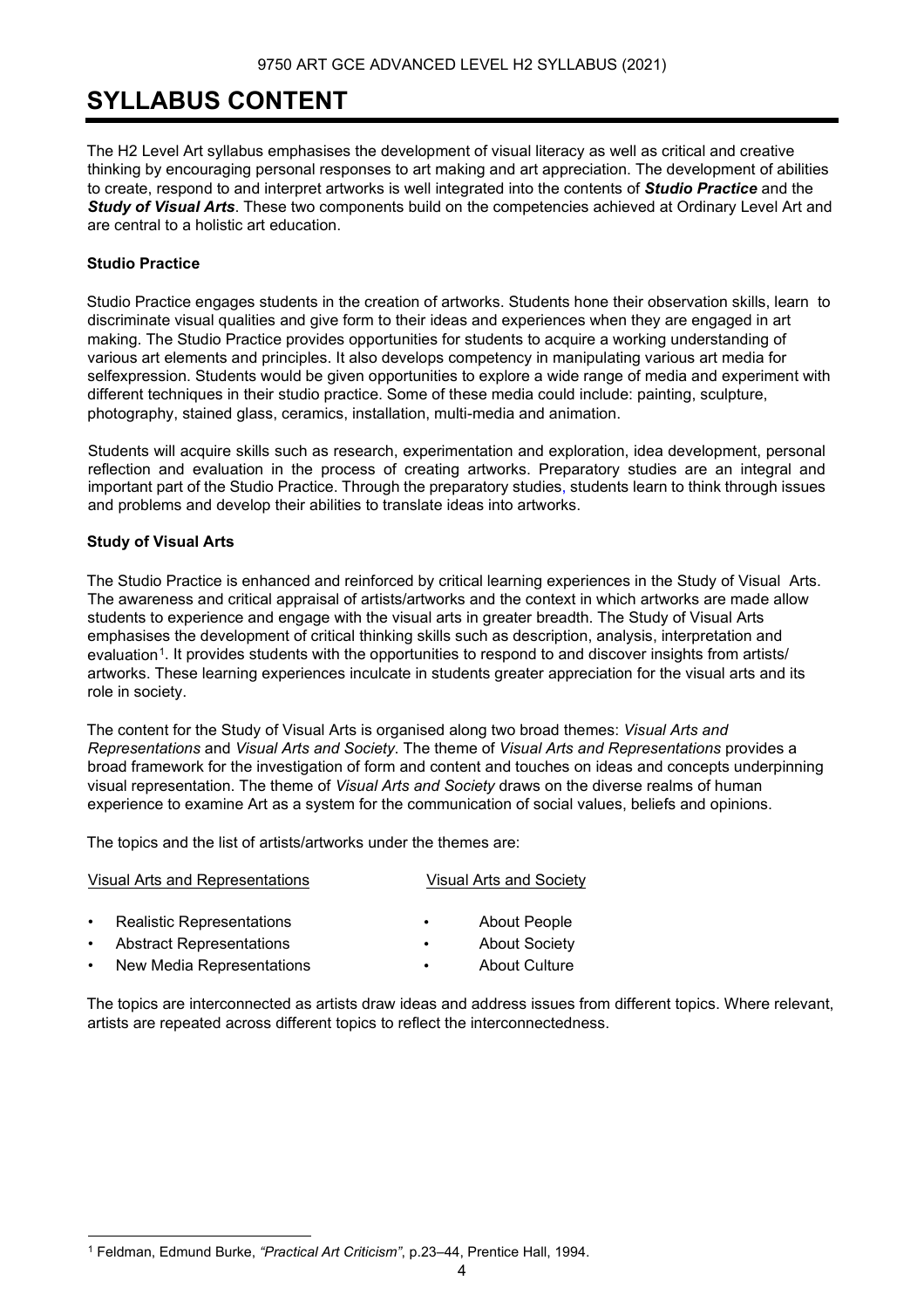### **VISUAL ARTS AND REPRESENTATIONS**

### **THEME: VISUAL ARTS AND REPRESENTATIONS**

### **TOPIC:** Realistic Representations

• The naturalistic treatment of space and forms in artworks

**FOCUS:** Some artists choose to depict the world using naturalistic representations of space and form. With the rise of modern art, many extended the idea of realistic representation to include super/photographic realism and surrealism. These artists employ realistic representation in their artworks to express their ideas and concepts. Through study of these artworks, students discover why naturalism was selected as a means of expression. Students will appreciate the mechanism of realistic representation, and realise its purpose and function.

### **René Magritte (Belgium)**

#### **Ron Mueck (Australia)**

Apart from representing the real, realistic representation is also used to present the imaginative and the surreal. Teachers may use the realistic works by Chua Mia Tee and surrealistic works by Dede Eri Supria for comparison.

Concepts and ideas behind superrealistic sculptures of Ron Mueck have stretched the idea of realism and created a new dimension of 3-D artworks. Teachers may use works by Duane Hanson and Chuck Close for comparison.

#### **Andreas Gursky (Germany)**

The photographic medium and its relationship with what is considered as realistic representation are explored and challenged in the interpretation of contemporary experiences. Teachers may use works by Thomas Struth and Cindy Sherman for comparison.

### **TOPIC:** Abstract Representations

### • Geometric and Expressionistic Abstractions

**FOCUS:** Since the development of modern art, artists have widely explored abstraction as an expressive device. The explorations ranged from geometric to expressionistic abstraction. This innovative approach to representation brought about new energies and dimensions in artistic creation, stretching the definition of art. Understanding the concepts underlying abstract representation provides students with the accessibility to many modern and contemporary artworks. Students gain an appreciation of abstract representation and are able to critically evaluate such artworks in an informed manner.

| <b>Wassily Kandinsky</b><br>(Russia)<br>Wassily Kandinsky stretched the<br>exploration of geometric abstraction<br>through the simplification of lines,<br>forms, compositions and colours.<br>He sought to use the fundamental<br>elements of art to visualise the<br>essence of music. Teachers may | <b>Jackson Pollock</b><br>(United States of America)<br>Jackson Pollock heralds a fresh<br>approach towards expressionistic<br>abstract painting that delves beyond<br>the canvas surface with his action<br>paintings. Teachers may discuss<br>works by other artists such as Chua<br>Ek Kay and Fiona Rae for | <b>Constantin Brancusi</b><br>(Romania)<br>Brancusi's exploration of pure form<br>in his abstract sculptures created<br>new paradigms with which sculpture<br>could be engaged. Teachers may<br>use sculptures by Donald Judd and<br>Han Sai Por for comparison. |
|-------------------------------------------------------------------------------------------------------------------------------------------------------------------------------------------------------------------------------------------------------------------------------------------------------|-----------------------------------------------------------------------------------------------------------------------------------------------------------------------------------------------------------------------------------------------------------------------------------------------------------------|------------------------------------------------------------------------------------------------------------------------------------------------------------------------------------------------------------------------------------------------------------------|
| highlight the works of Piet Mondrian<br>and Anthony Poon for comparison.                                                                                                                                                                                                                              | comparison.                                                                                                                                                                                                                                                                                                     |                                                                                                                                                                                                                                                                  |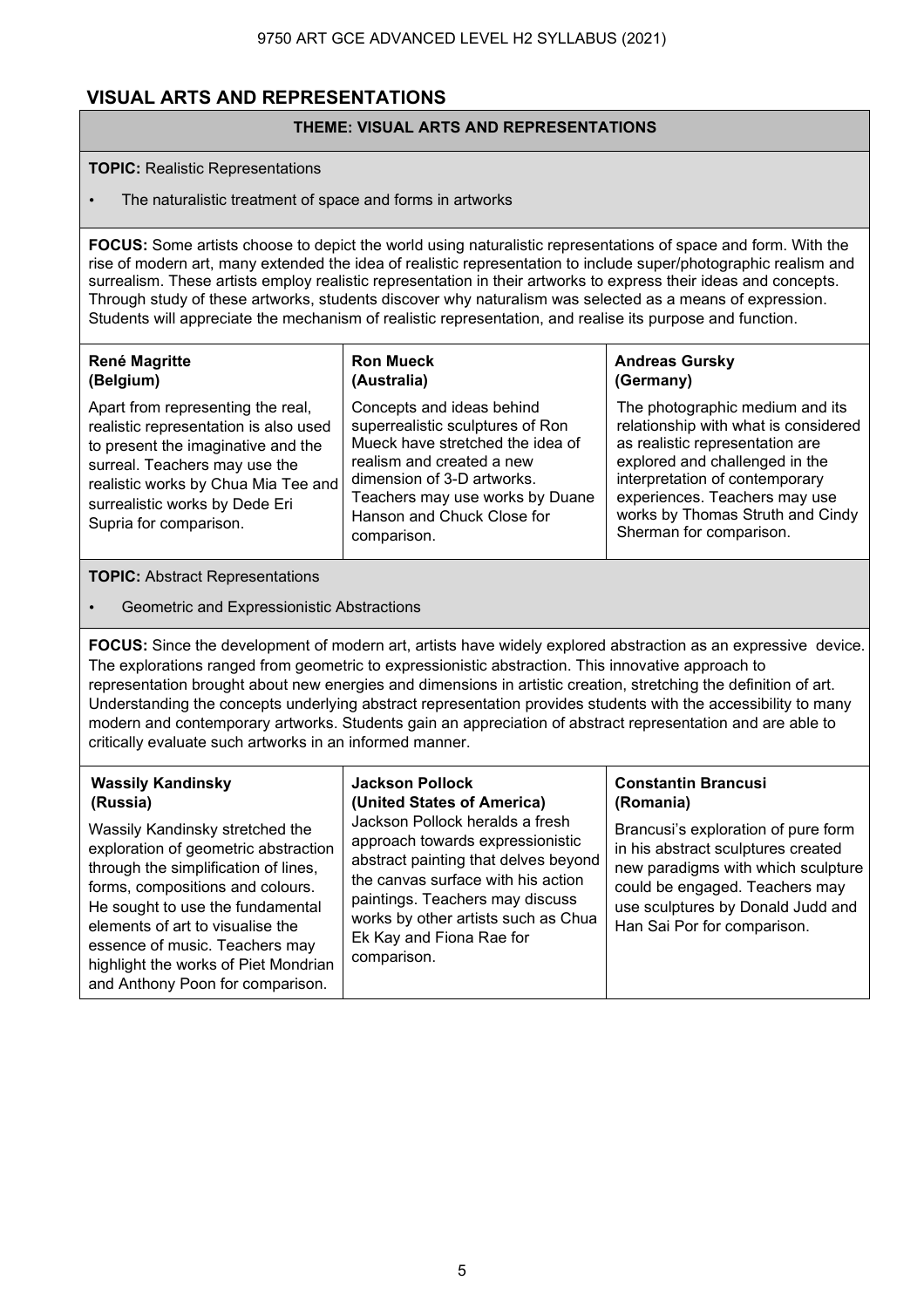### **THEME: VISUAL ARTS AND REPRESENTATIONS**

### **TOPIC:** New Media Representations

### • The Use of Ready-Mades and Other Media

**FOCUS:** Some artists use ready-made objects in their works to express their ideas. The use of ready-mades has expanded the definition of art and created new approaches to art. In addition, artists began to explore new media made available by technological advances. Art took on new forms with the introduction of time-based media such as film and live performance. These works challenge the idea of art and open the ground for new media installations, performances and video art. Students explore the concept of the ready-made and discover the fresh approaches it introduced to artistic representation. They will critically engage with the issues and concerns surrounding the new media and its representational mechanisms.

#### **Marcel Duchamp (France/United States of America)**

The use of ready-mades or real objects as artworks ushered in an entirely new paradigm in art. Artists begin to question the art object and art itself as an entity. Teachers may discuss how Montien Boonma and Haim Steinbach used readymades in their installations for comparison.

**(United Kingdom)**  Damien Hirst's installations of dead livestock prove shocking; yet these works extend the use of the readymade beyond that of man-made objects. Teachers may discuss the works of Marc Quinn and Cai Guo Qiang for comparison.

**Damien Hirst** 

**Joseph Beuys (Germany)** Joseph Beuys' performances facilitate a radically new approach to art. This new art form opens up a new dimension of the artist being the medium and the possibility of art outside the context of a museum, bounded by a particular time and space. Teachers may discuss the works of Tang Da Wu and Tehching Hsieh for comparison.

#### **Nam June Paik (Korea/United States of America)**

The new medium of video as explored by Nam June Paik offers a new approach towards artistic creation. Made possible by technological development, it allows artists to stretch the idea of time and space within the context of an artistic creation. Teachers may discuss the works of Bill Viola and Mona Hatoum for comparison.

### **THEME: VISUAL ARTS AND SOCIETY**

### **TOPIC:** About People

• Identity and Relationships

**FOCUS:** Artists portray themselves and the people they encounter in a variety of ways. Portraits may range from a literal record of a person's features to a representation of the character possessed by a group or individual. Many artists also seek to represent human relationships, conveying through their artworks the emotional nuances that underlie the complexity of these bonds. By studying different artworks that encapsulate the themes of identity and relationships, students appreciate the insights provided by the artist to the sitter's persona and social orientation. Students would be able to interpret such artworks and make informed comments about them.

### **Lucian Freud (United Kingdom)**

Lucian Freud explores the multilayered dimensions of human identity and relationships through his artworks, paying particular attention to the psychological dimension. Teachers may discuss Jenny Saville's and Francis Bacon's works for comparison.

#### **Ng Eng Teng (Singapore)**

Ng Eng Teng explores the themes of identity and relationships in his sculpture. Through his work, he portrays different aspects of the human condition, its emotions and states of mind. Teachers may discuss Antony Gormley's and Marc Quinn's sculptures for comparison.

### **Amanda Heng (Singapore)**

Some artists create works that focus on the social status of women. Through her works, Amanda Heng sheds light on issues related to the social status of women in an Asian society. Teachers may discuss the works of Mona Hatoum and Cindy Sherman for comparison.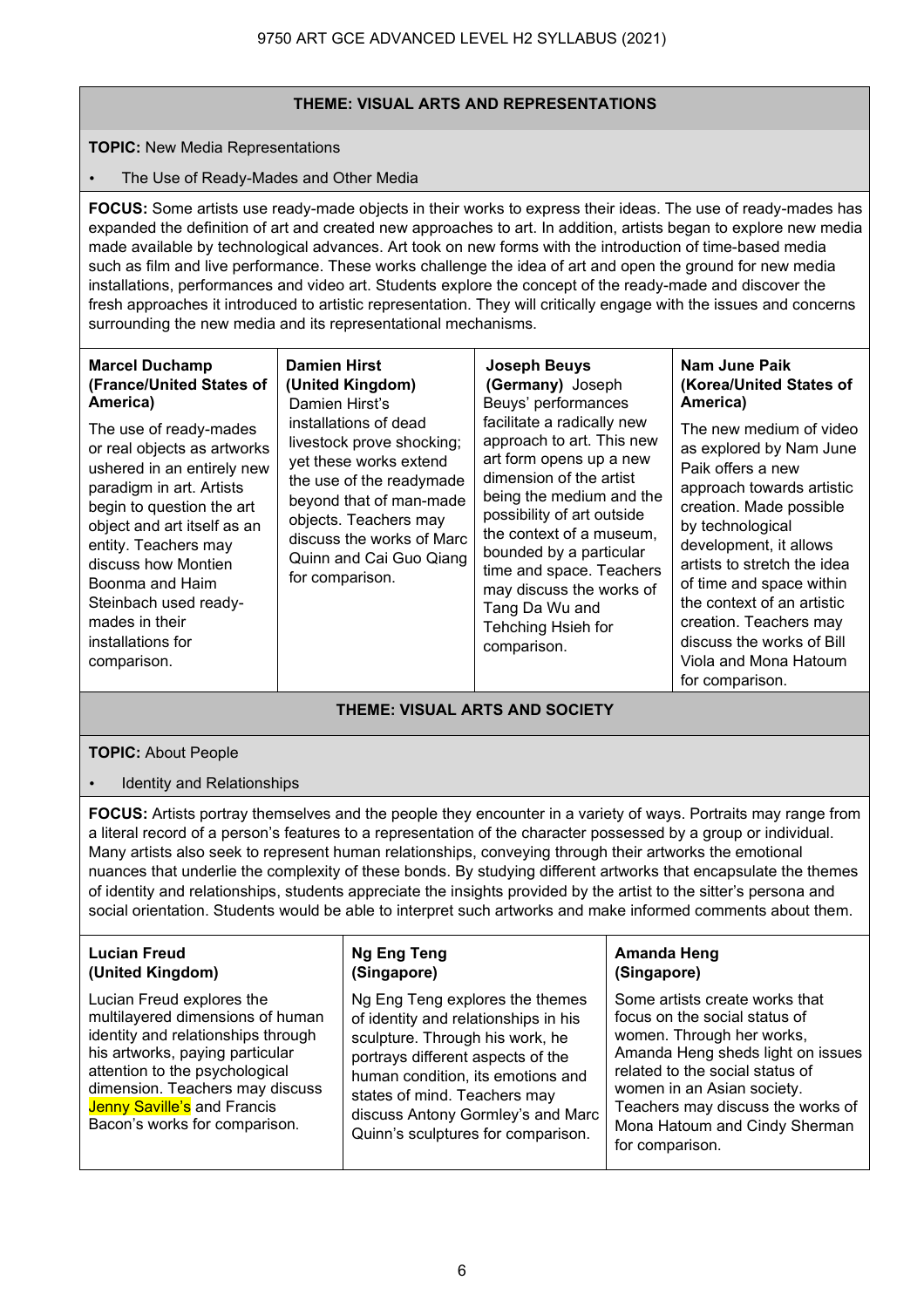### **THEME: VISUAL ARTS AND SOCIETY**

### **TOPIC:** About Society

### Social Commentary

**FOCUS:** Some artists use their art to depict various socio-political, socio-economic and socio-ecological conditions. Issues such as war, social unrest, urbanisation and the destruction of nature have always been of concern to artists. Their artworks serve as visual records of these events, and as expressions of their opinions about the society they live in. Through the study of these artworks, students learn about the different ways artists represent their social experiences of the urbanised world. They learn to interpret and analyse these social commentaries, and make informed comments about them.

#### **Dede Eri Supria (Indonesia)**  Dede Eri Supria's art deals mainly **Tang Da Wu (Singapore)** Tang Da Wu explores the **Yue Minjun (China)** The wide self-mocking grin in the

with his socio-political and economic concerns. He juxtaposes images of urbanisation and mass culture with images of the poor to articulate the alienation faced by modern man. Teachers may discuss the works of Edward Hopper and Duane Hanson for comparison.

relationship between man and his environment as a recurring theme in his art. He explores how man has tampered with nature and consequently destroyed the harmonious balance he enjoyed with his environment. Teachers may discuss the works of Andy Goldsworthy and **Olafur Eliasson** for comparison.

human clones, trademark in Yue Minjun's works, connotes a sense of cynicism and dissatisfaction with the human relationships in increasingly urbanised societies. Teachers may discuss the works by **Banksy** and Hendra Gunawan for comparison.

### **TOPIC:** About Culture

• Cultural Commentary

**FOCUS:** The cultural heritage of a society, nation or country plays a key role in the development of the visual arts. Many artists create artworks to express their thoughts and concerns about culture. The artworks may be produced either as a celebration or as a critique of the prevailing cultural practice. Studying these artists and artworks, students will appreciate the influence that culture and heritage can have in shaping the visual arts. They would be able to critically engage with the content of the artworks that both contribute to and reflect the cultural development of a society.

<span id="page-7-0"></span>

| <b>Andy Warhol</b><br>(United States of America)                                                                                                                                                                                                                                                                                                                                       | Liu Kang, Chen Wen Hsi and Georgette Chen<br>(Singapore)                                                                                                                                                                                                                                                                       |
|----------------------------------------------------------------------------------------------------------------------------------------------------------------------------------------------------------------------------------------------------------------------------------------------------------------------------------------------------------------------------------------|--------------------------------------------------------------------------------------------------------------------------------------------------------------------------------------------------------------------------------------------------------------------------------------------------------------------------------|
| Andy Warhol's art is representative of how popular<br>culture, the mass media and the age of mechanical<br>reproduction have first challenged, and later become<br>integrated, into the artworks of many artists. The<br>impact of popular culture on art continues to be<br>significant today. Teachers may discuss the works of<br>Wang Guangyi and Takashi Murakami for comparison. | The Singapore pioneer artists travelled to Bali,<br>Indonesia in search of a regional cultural identity later<br>termed the "Nanyang style". Through their search for<br>the Nanyang style, they pushed cultural development in<br>Singapore to new heights while simultaneously<br>preserving the more traditional practices. |
|                                                                                                                                                                                                                                                                                                                                                                                        | Tang Da Wu, Anthony Poon, Han Sai Por and Chua<br>Ek Kay (Singapore)                                                                                                                                                                                                                                                           |
|                                                                                                                                                                                                                                                                                                                                                                                        | <b>Modern artists</b> in Singapore play a crucial role in<br>shaping new artistic trends. They influence the culture<br>and development of art in our society by introducing<br>new practices at various platforms.                                                                                                            |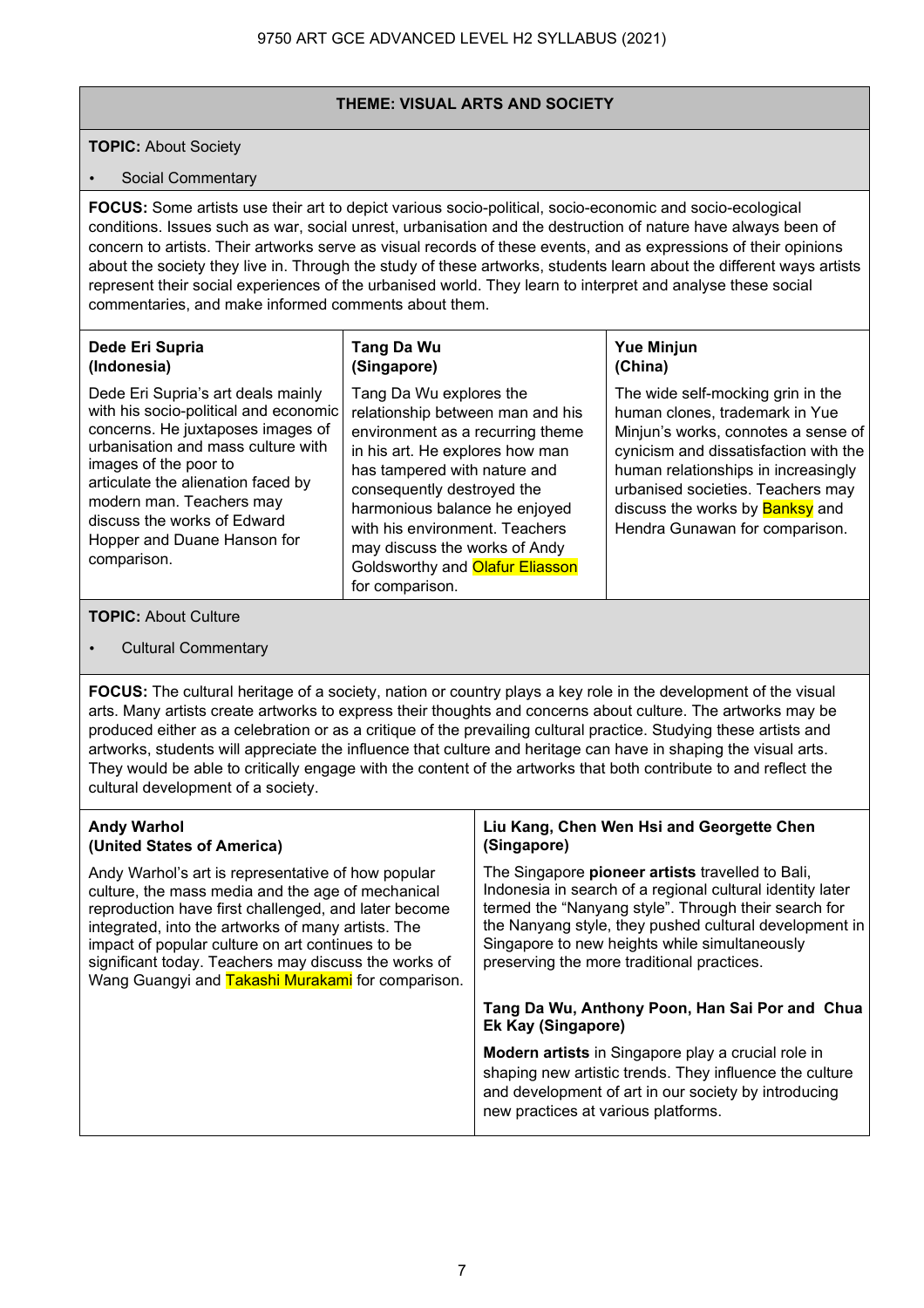## **EXAMINATION REQUIREMENTS**

Candidates taking the H2 Level Art Examinations will be required to offer Paper 1: Study of Visual Arts and Paper 2: Coursework.

| Paper   | <b>Description</b>          | <b>Examination</b><br><b>Duration</b> | Weighting | <b>Requirement</b> |
|---------|-----------------------------|---------------------------------------|-----------|--------------------|
| Paper 1 | <b>Study of Visual Arts</b> | 3 hours                               | 40%       | Compulsory         |
| Paper 2 | Coursework                  | Not Applicable                        | 60%       | Compulsory         |

### <span id="page-8-0"></span>**WEIGHTING AND ASSESSMENT OF PAPERS**

<span id="page-8-1"></span>

| Level    | <b>Requirement</b>             | <b>Assessment</b>                                                                                                   | Weighting |  |
|----------|--------------------------------|---------------------------------------------------------------------------------------------------------------------|-----------|--|
|          | Paper 1 (Study of Visual Arts) |                                                                                                                     |           |  |
|          | <b>Compulsory</b>              | 3 hours                                                                                                             |           |  |
| 'A' (H2) |                                | Section A: Two structured questions will be set, each<br>accompanied by a visual stimulus.                          |           |  |
|          |                                | Section B: Two structured comparison questions will<br>be set, each accompanied by a pair of visual stimuli.        | 40%       |  |
|          |                                | Section C: Two essay questions will be set.                                                                         |           |  |
|          |                                | Candidates must answer one question in Section A,<br><b>one</b> in Section B and <b>one</b> question in Section C.  |           |  |
|          | Paper 2 (Coursework)           |                                                                                                                     |           |  |
|          | <b>Compulsory</b>              | One Coursework unit comprising the finished artwork<br>and not more than eight A2 sheets of preparatory<br>studies. | 60%       |  |
|          |                                | The coursework is internally assessed by schools and<br>externally moderated by the examining authority.            |           |  |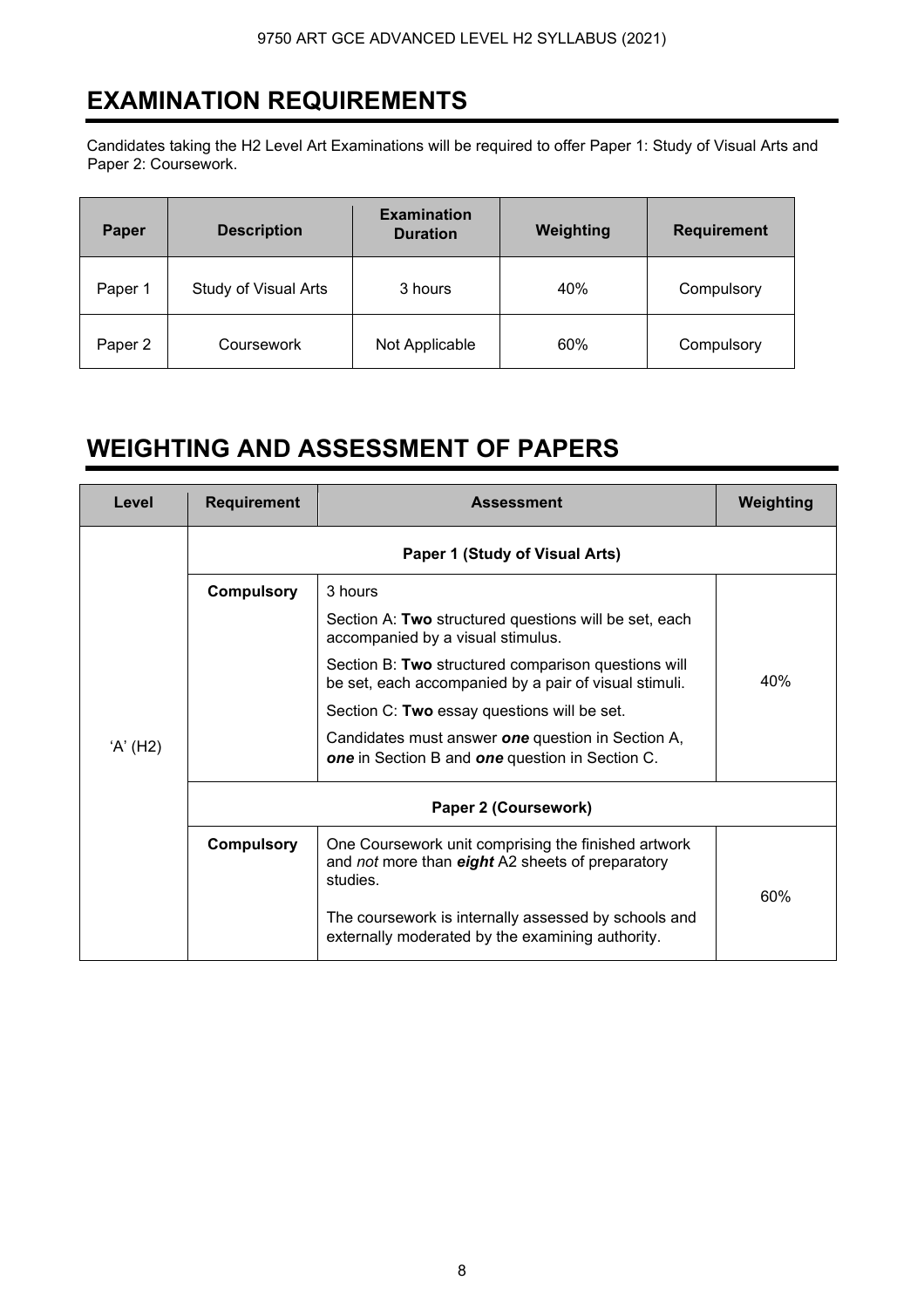## **DESCRIPTION OF PAPERS**

### **Paper 1: Study of Visual Arts**

The Study of Visual Arts allows candidates to apply their understanding of social and cultural contexts in the analysis, interpretation and evaluation of artists/artworks. Candidates are expected to have good knowledge and understanding of the artists/artworks listed in the syllabus content under the two broad themes, *Visual Arts and Representations* and *Visual Arts and Society.* Through responses to visual stimuli and essay questions, candidates demonstrate their abilities to critically analyse issues, themes or problems significant to Art practices. Candidates will also be able to draw links with their direct experience or environment in order to form personal opinions about the artists/artworks. Candidates should note that the visual stimuli referred to in the question paper *may not* all come from the content list of artists/artworks and should be prepared to apply their skills of visual literacy to *unseen, related* works.

The Study of Visual Arts paper consists of *Section A*, *Section B* and *Section C*.

### *Section A*

*Two* structured questions, each accompanied by a visual stimulus.

### *Section B*

*Two* structured comparison questions, each accompanied by two visual stimuli.

### *Section C*

*Two* essay questions.

Candidates are to attempt *one* question from Section A, *one* question from Section B and *one* question from Section C.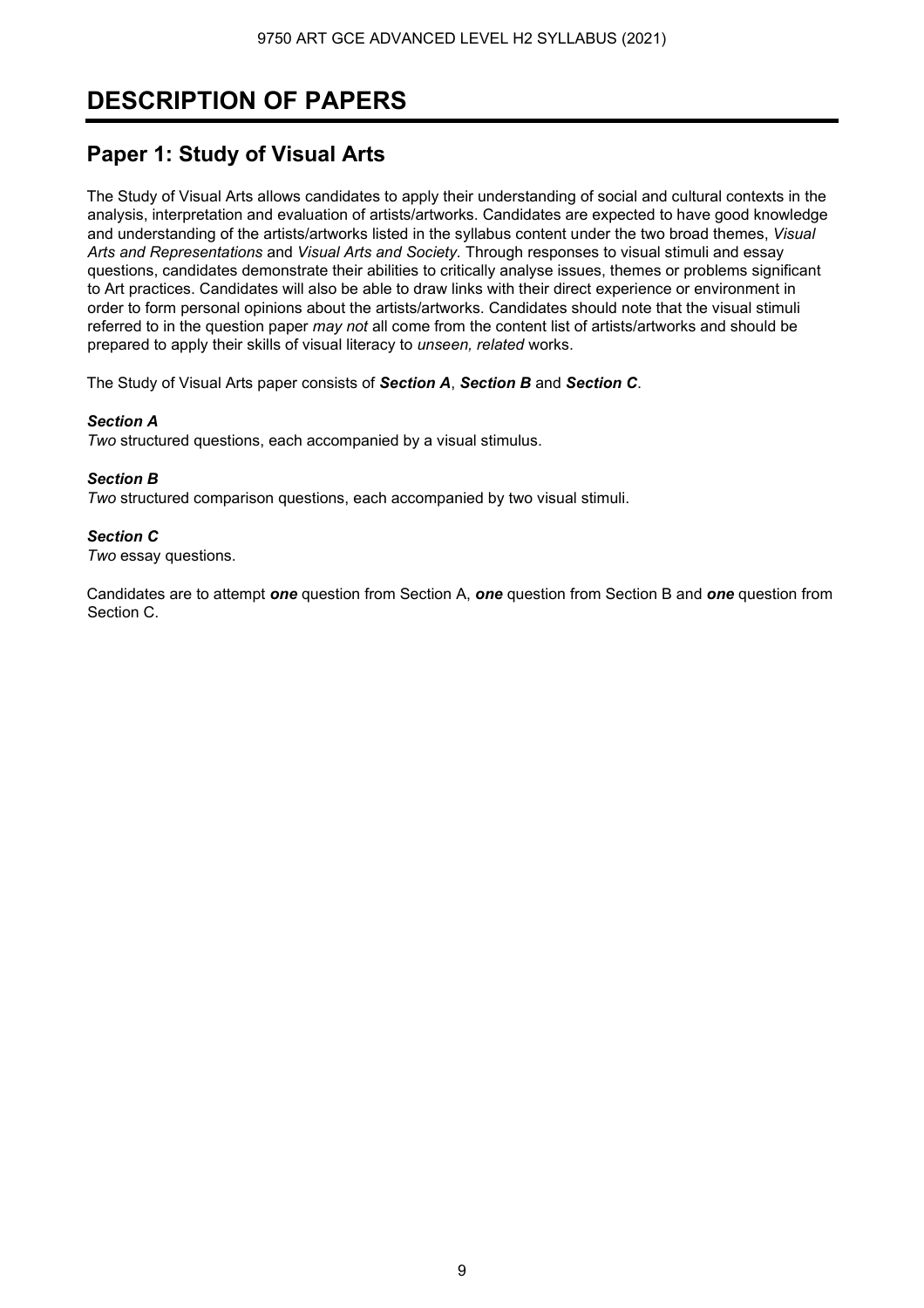### 9750 ART GCE ADVANCED LEVEL H2 SYLLABUS (2021)

### **Assessment Objectives**

### **Paper 1: Study of Visual Arts**

The three assessment domains applied to the Study of Visual Arts paper are:

- **1 Artistic Perception and Interpretation**
- **2 Cultural and Aesthetic Appreciation**

### **3 Personal Response**

The following assessment objectives stated in the three domains define a range of assessable qualities and skills which can be demonstrated by candidates at this level.

The domains as assessment criteria are as follows:

### **Candidates should be able to:**

### **1 Artistic Perception and Interpretation**

- critically analyse and interpret artworks in light of their social and cultural contexts
- make informed judgements about the artists' use of visual elements in their works in relation to their intentions.

### **2 Cultural and Aesthetic Appreciation**

- exhibit an insightful knowledge of the artists/artworks in terms of the styles and techniques employed
- demonstrate perceptive skill in drawing relationships between issues, themes and problems encountered by artists and their own culture.

### **3 Personal Response**

- demonstrate critical thinking and consistent inquiry into issues, themes and problems
- exhibit personal opinions and creative responses towards issues, themes and problems discussed.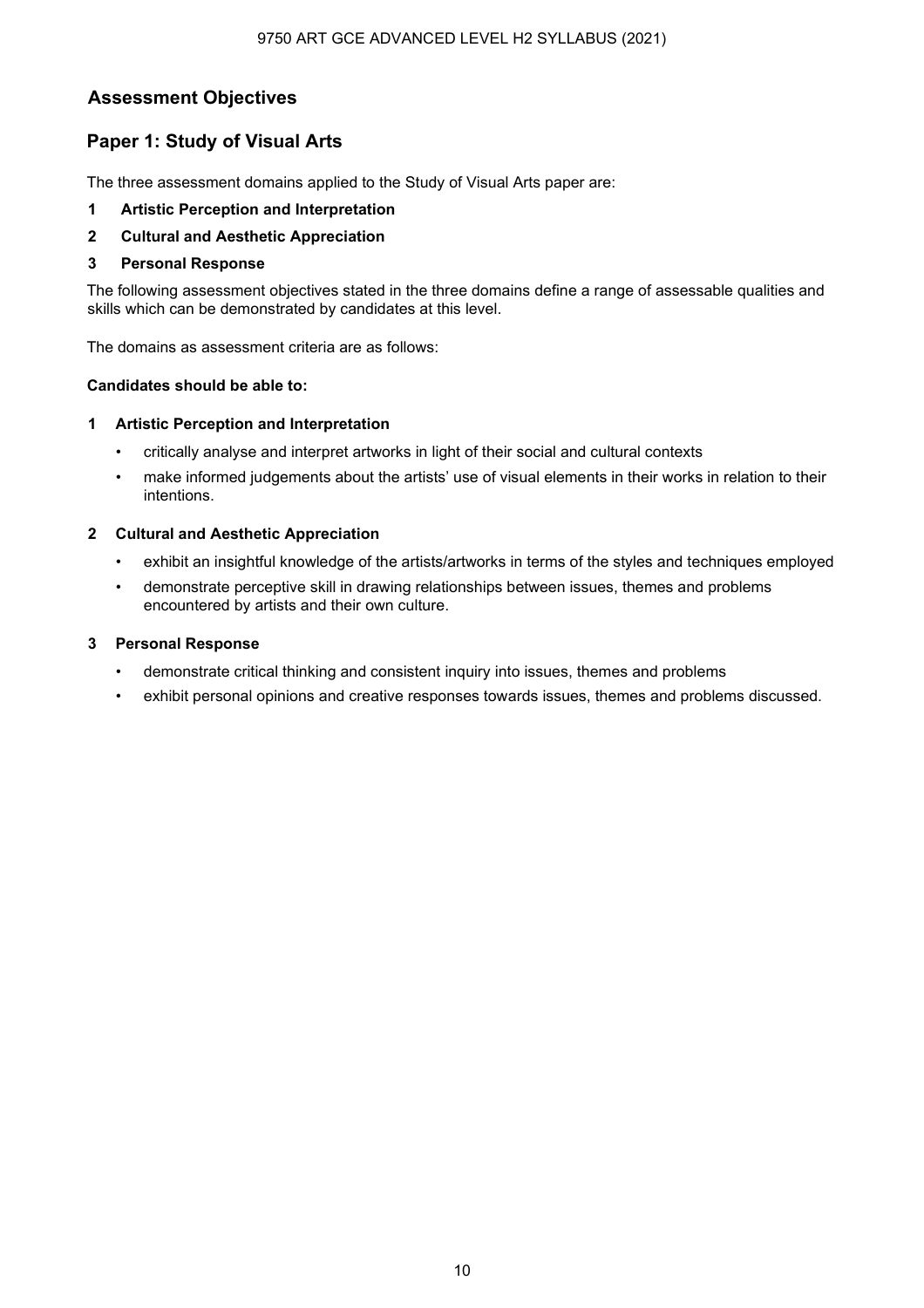### **Paper 2: Coursework**

Coursework *must be* undertaken under normal conditions of classroom study. Each submission must be accompanied by a statement from the subject tutor and endorsed by the Principal of the school, testifying that it is the authentic work of the candidate.

Each candidate must present for assessment, *one* unit of Coursework. The unit of Coursework must show evidence of the working process. It should therefore comprise relevant preparatory studies, such as studies produced before and during the production of a finished piece. The preparatory studies must include research into the selected theme or topic and the development of ideas or concepts leading to the final artwork. These could be in the form of drawings, sketches, photographs, reproduced images, research information/data, written notes/annotations and experimental samples. Candidates must submit no more than *eight* A2 sheets of preparatory studies; those who do not do so, will not have the full range of marks made available to them.

Candidates may employ any appropriate media and techniques to express their artistic intentions in the Coursework. The following list should be used as a guide to determine the types of Coursework and the category of submission. This list is neither definitive nor exhaustive and may be added to.

### **Fine Art (2-D):**

*Examples* – drawing, painting, calligraphy, collage, printmaking (various techniques e.g. etching, wood block, lino), papercut, stained glass.

### **Fine Art (3-D):**

*Examples* – sculptures, installation, assemblage, ceramics, glass, puppetry.

### **Design (2-D):**

*Examples* – graphic design, illustration, computer-generated graphics, fashion/costume design.

#### **Design (3-D):**

*Examples* – interior/architectural models, product/packaging design, jewellery, environmental design.

### **Textiles/Fibre Art:**

*Examples* – tapestry, embroidery, screen-printing, batik, tie and dye.

### **Digital/Lens-Based Media:**

*Examples* – photography, multi-media, film, video.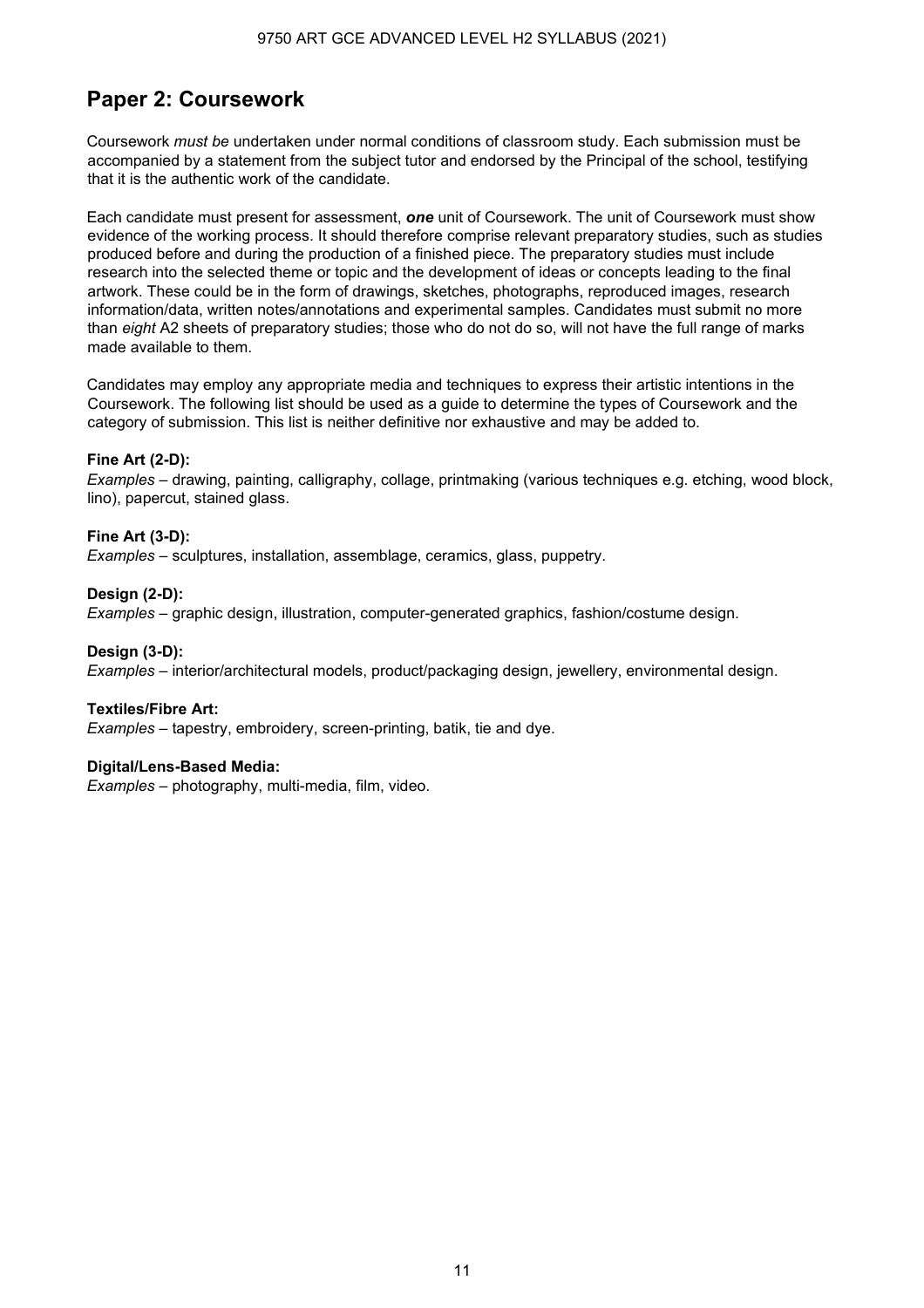### **Assessment Objectives**

### **Paper 2: Coursework**

The five assessment domains applied to the Coursework paper are:

- **1 Gathering and Investigation of Information**
- **2 Exploration and Development of Ideas/Concepts**
- **3 Aesthetic Qualities**
- **4 Selection and Control of Materials and Technical Processes**
- **5 Personal Response**

The following assessment objectives stated in the five domains define a range of assessable qualities and skills which can be demonstrated by candidates at this level.

The domains as assessment criteria are as follows:

### **Candidates should demonstrate the ability to:**

### **1 Gathering and Investigation of Information (20%)**

- utilise a variety of sources to gather information
- produce evidence of research into a variety of aspects based on the chosen theme/topic
- integrate the study of visual images and objects with their own art making.

### **2 Exploration and Development of Ideas/Concepts (20%)**

- explore, develop and evaluate ideas/concepts in the various stages
- show a relevant and consistent inquiry in the development of ideas and intentions
- explore a range of visual ideas by manipulating images, signs, symbols and materials
- communicate personal ideas, beliefs and interpretations of issues/themes/concepts.

### **3 Aesthetic Qualities (20%)**

- illustrate an understanding of art and design principles
- deploy art principles in the designing and making of artworks
- make aesthetic judgements appropriate to the chosen idea/media/form.

### **4 Selection and Control of Materials and Technical Processes (20%)**

- select and experiment with materials and technical processes
- apply and manipulate appropriate techniques and materials in a thoughtful and disciplined manner.

### **5 Personal Response (20%)**

- exhibit a personal engagement in the preparatory studies and an original input in the final artwork
- demonstrate curiosity, exploration, critical thinking and reflection
- make personal choices in developing ideas using materials, symbols and synthesising these to make works.